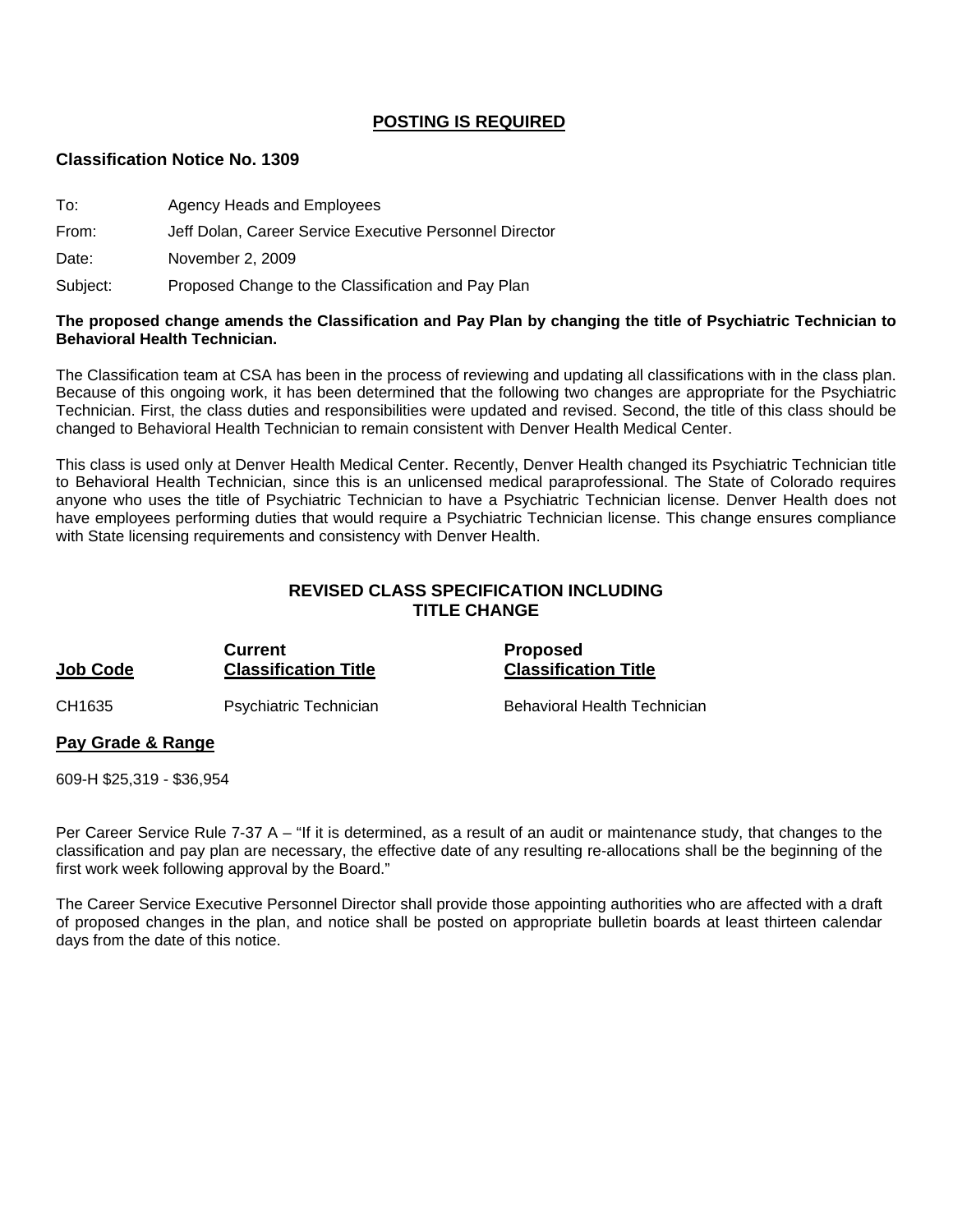### **Public Notice of Changes**:

The scheduled time for the public hearing is **Thursday, November 19 at 5:15 p.m.** in the CSA Board Room, Room 4.F.6, Webb Municipal Building, 201 West Colfax Avenue.

**Note:** Please submit any questions or comments on this proposal in writing to Bruce Backer [bruce.backer@denvergov.org,](mailto:bruce.backer@denvergov.org) Career Service Authority, in care of Alena Martinez [alena.martinez@denvergov.org](mailto:alena.martinez@denvergov.org) by 8:00 a.m. on **Monday, November 16, 2009.** Please include a contact name and phone number so that we may respond directly.

If anyone wishes to be heard by the Board on this item, please call Leon Duran [leon.duran@denvergov.org](mailto:leon.duran@denvergov.org) at (720) 913-5168 no later than noon on **Tuesday, November 17, 2009.**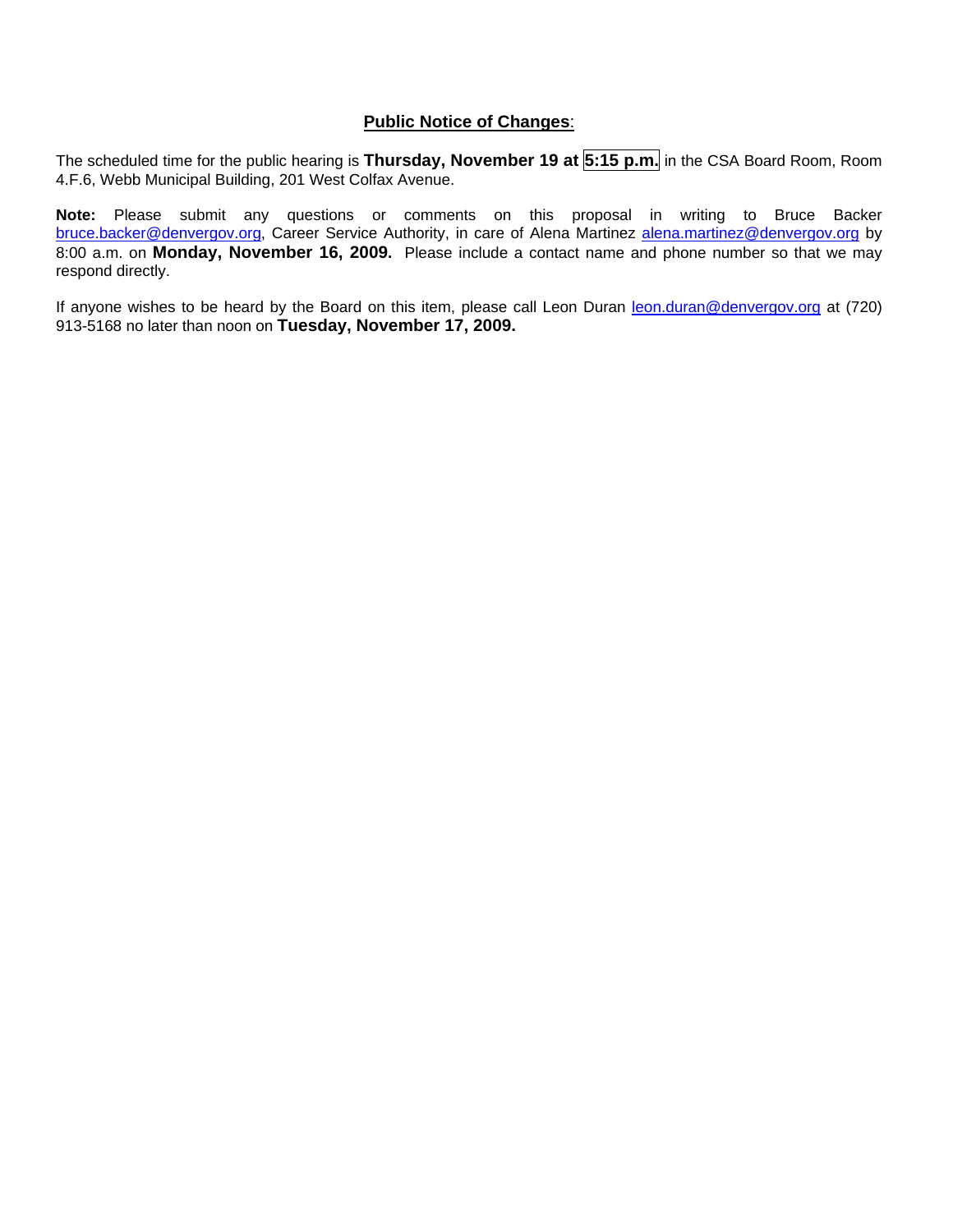

## Career Service Authority

Page 1 of 4

# Behavioral Health Technician

## **GENERAL STATEMENT OF CLASS DUTIES**

Performs basic physical care procedures within a mental health care context, and participates in patient care plan formulation and implementation under the direction of a Registered Nurse.

## **DISTINGUISHING CHARACTERISTICS**

This classification is located at Denver Health Medical Center and is being maintained for promotional purposes.

## *Guidelines, Difficulty and Decision Making Level:*

Guidelines are generally numerous, well established, and directly applicable to the work assignment. Work assignment and desired results are explained by general oral or written instructions.

Duties assigned are generally repetitive and restricted in scope but may be of substantial intricacy. Employee primarily applies standardized practices.

Decisions or recommendations on non-standardized situations are limited to relating organizational policies to specific cases. Problems that are not covered by guidelines or are without precedent are taken up with the supervisor.

## *Level of Supervision Received and Quality Review:*

Under normal supervision, within a standardized work situation, the employee performs duties common to the line of work without close supervision or detailed instruction. Work product is subject to continual review.

#### *Interpersonal Communications and Purpose:*

Contacts with the public or employees where explanatory or interpretive information is exchanged, gathered, or presented and some degree of discretion and judgment are required within the parameters of the job function.

## *Level of Supervision Exercised:*

None.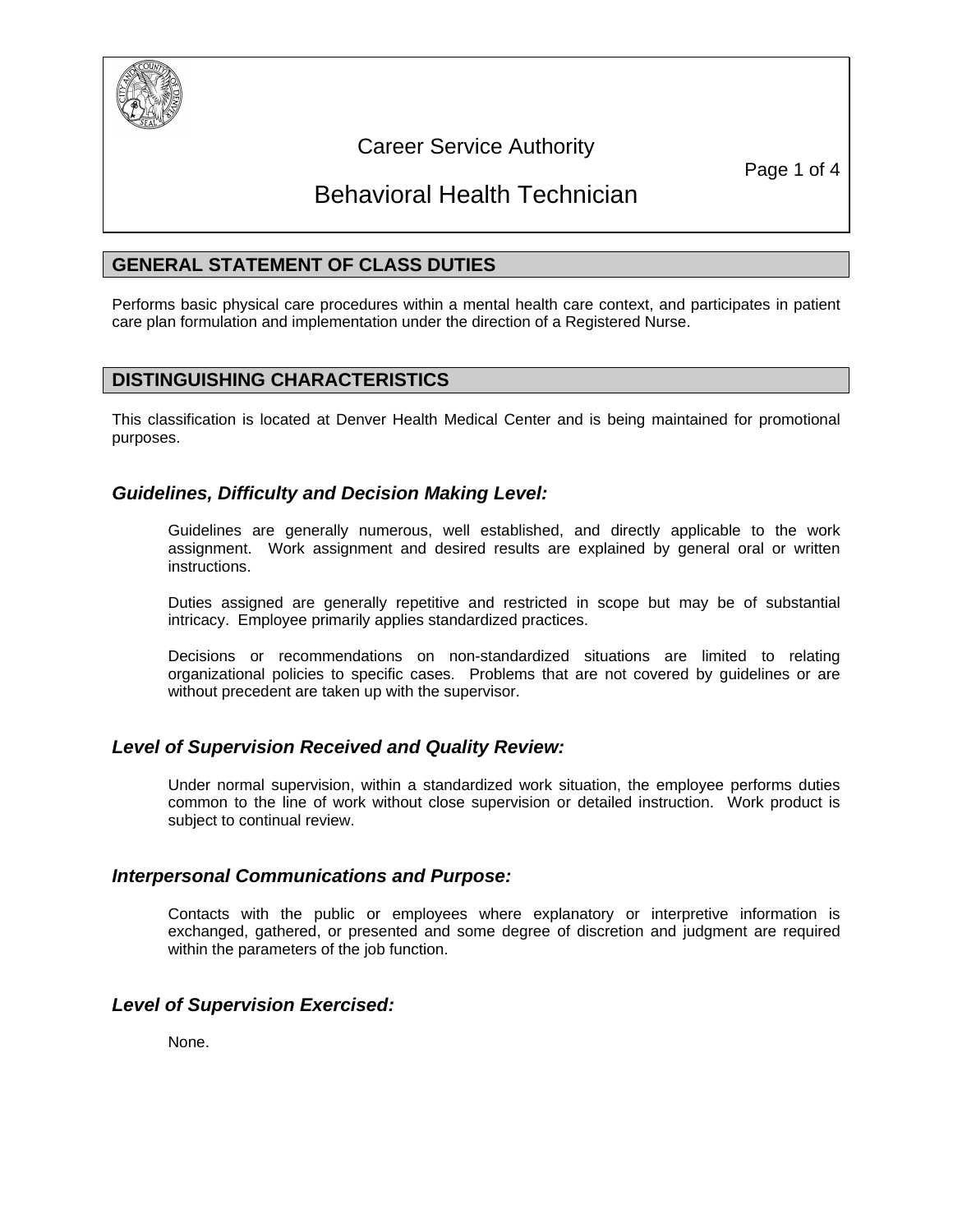#### **ESSENTIAL DUTIES**

Observes, monitors and communicates with patients to soothe their anxieties and ensure their safety.

Contributes to formulation and assists in the implementation of patient care plan through discussions with patient care plan coordinator.

Monitors environment to ensure it is safe for patients and reports potentially dangerous conditions to supervisor.

Assists with basic nursing care procedures and charts observed behavior, physical condition and vital signs, including temperature, pulse, respiration, and blood pressure.

Participates in recreational, occupational, and group therapy activities with patients.

Assists patients with activities of daily living that includes patient personal hygiene, mobility, lifting, turning, transport, bathes and showers, feeds, and/or dresses patients.

May monitor patients in restraint and/or in seclusion.

Maintains rooms used to provide patient care by restocking with necessary supplies and ensures all rooms are ready to be occupied.

Assists in the maintenance of established departmental policies and procedures, objectives, quality improvement, safety, environmental and infection control standards.

Performs other related duties as assigned or requested.

Any one position may not include all of the duties listed. However, the allocation of positions will be determined by the amount of time spent in performing the essential duties listed above.

### **MINIMUM QUALIFICATIONS**

#### *Competencies, Knowledge, & Skills:*

- **Integrity/Honesty:** Contributes to maintaining the integrity of the organization; displays high standards of ethical conduct and understands the impact of violating these standards on an organization, self, and others; is trustworthy.
- **Interpersonal Skills:** Shows understanding, courtesy, tact, empathy, concern; develops & maintains relationships; may deal with people who are difficult, hostile, distressed; relates well to people from varied backgrounds & situations; is sensitive to individual differences.
- **Reading:** Understands and interprets written material, including technical material, rules, regulations, instructions, reports, charts, graphs, or tables; applies what is learned from written material to specific situations.
- **Oral Communication:** Expresses information to individuals or groups effectively, taking into account the audience and nature of the information; makes clear and convincing oral presentations; listens to others, attends to nonverbal cues, and responds appropriately.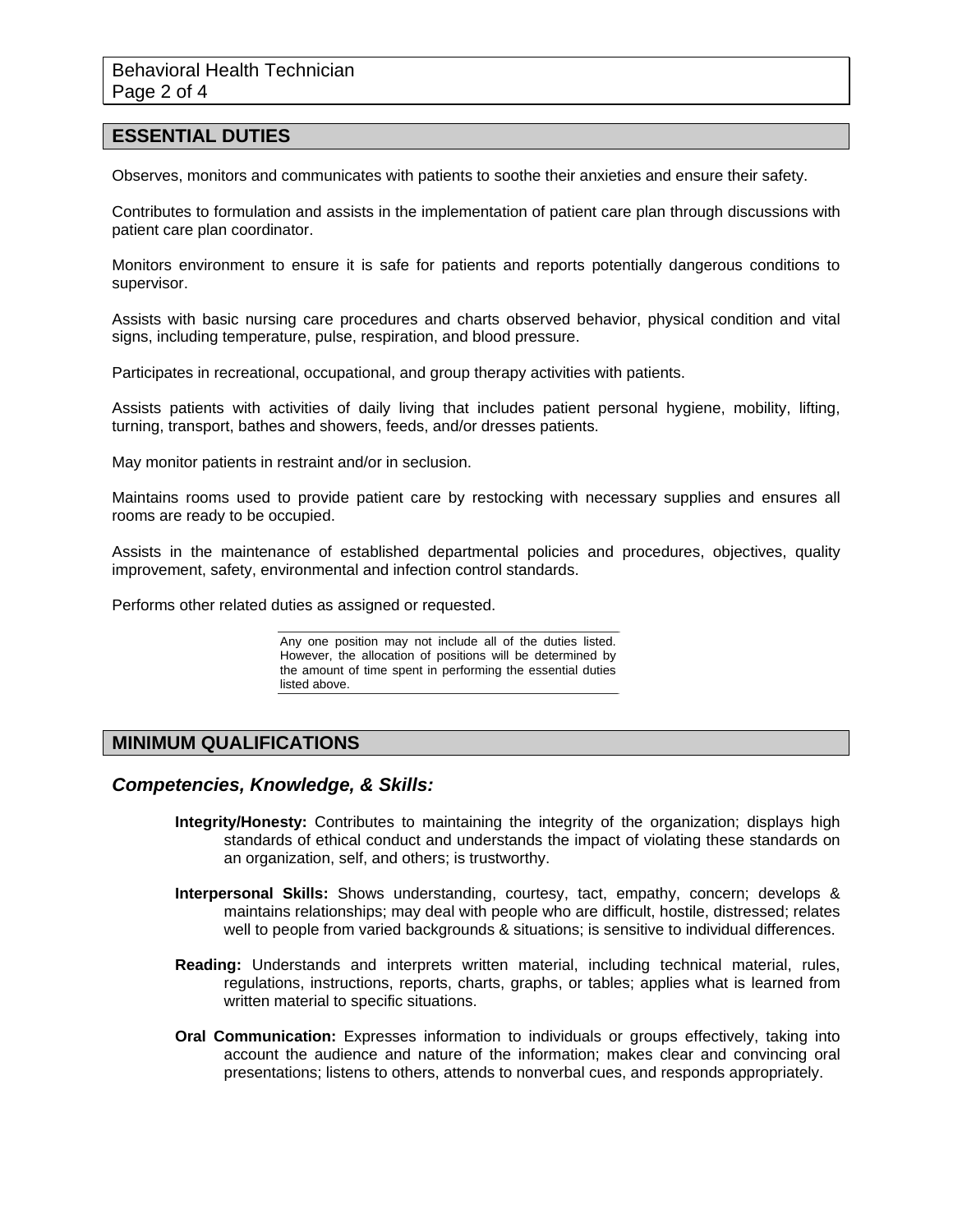- **Writing:** Recognizes or uses correct English grammar, punctuation, and spelling; communicates information in a succinct and organized manner; produces written information, which may include technical material, that is appropriate for the intended audience.
- **Problem Solving:** Identifies problems; determines accuracy and relevance of information; uses sound judgment to generate and evaluate alternatives, and to make recommendations.
- **Teamwork:** Encourages and facilitates cooperation, pride, trust, and group identity; fosters commitment and team spirit; works with others to achieve goals.
- **Reasoning:** Identifies rules, principles, or relationships that explain facts, data, or other information; analyzes information and makes correct inferences or draws accurate conclusions.
- **Stress Tolerance:** Deals calmly and effectively with high stress situations (for example, tight deadlines, hostile individuals, emergency situations, dangerous situations).
- **Learning:** Uses efficient learning techniques to acquire and apply new knowledge and skills; uses training, feedback, or other opportunities for self-learning and development.
- **Flexibility:** Is open to change and new information; adapts behavior or work methods in response to new information, changing conditions, or unexpected obstacles; effectively deals with ambiguity.
- **Customer Service:** Works with customers to assess needs, provide assistance, resolve problems, satisfy expectations; knows products and services; is committed to providing quality products and services.

**Physical Demands** (Physical Demands are a general guide and specific positions will vary based on working conditions, locations, and agency/department needs)*:* 

Balancing: maintaining body equilibrium to prevent falling over. Carrying: transporting an object, usually by hand, arm, or shoulder. Eye/hand/foot coordination: performing work through using two or more. Feeling: perceiving attributes of objects by means of skin receptors. Fingering: picking, pinching, or otherwise working with fingers. Handling: seizing, holding, grasping, or otherwise working with hands. Hearing: perceiving the nature of sounds by the ear. Reaching: extending the hand(s) and arm(s) in any direction. Standing: remaining on one's feet in an upright position. Talking: expressing or exchanging ideas by means of spoken words. Walking: moving about on foot.

#### *Working Environment:*

Exposed to dangers of assaults/hazards from investigating alarms Exposed to hazardous anesthetic agents, body fluids and wastes Exposed to infection form disease-bearing specimens Exposed to infections and contagious disease Exposed to odorous chemicals and specimens Exposed to odors in kitchen and/or patient areas May perform emergency care Occasional exposure to unpleasant patient or unit elements